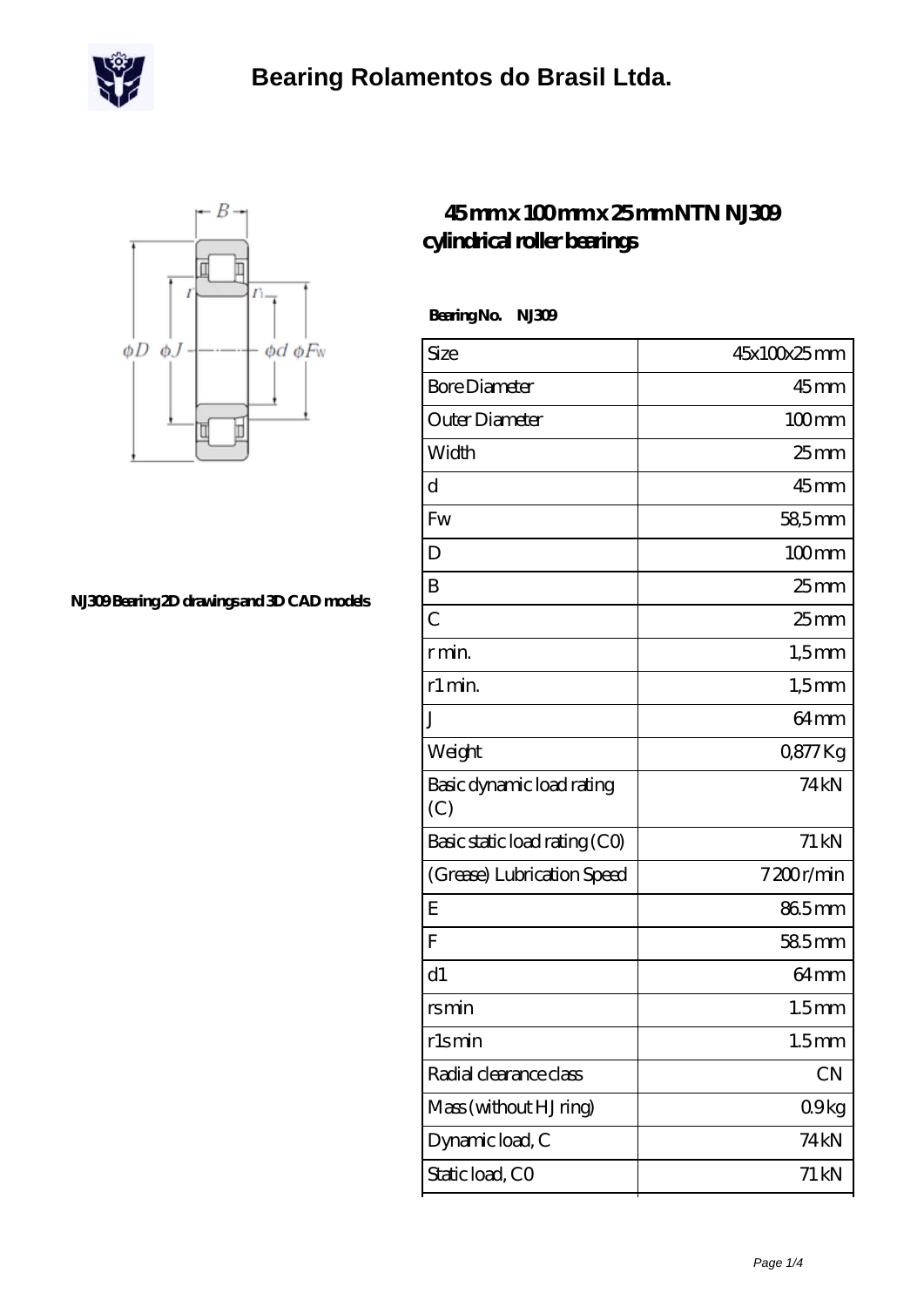

## **[Bearing Rolamentos do Brasil Ltda.](https://m.scottrobertalexander.com)**

| Fatigue limit load, Cu                           | 87 <sub>kN</sub>                      |
|--------------------------------------------------|---------------------------------------|
| Nlim (oil)                                       | 8,400rpm                              |
| Nlim (grease)                                    | $7,200$ rpm                           |
| Min operating temperature,<br>Tmin               | $-40^\circ$ C                         |
| Max operating temperature,<br>Tmax               | $120^\circ$<br>C                      |
| Characteristic cage<br>frequency, FTF            | 04Hz                                  |
| Characteristic rolling<br>element frequency, BSF | $498$ Hz                              |
| Characteristic outer ring<br>frequency, BPFO     | $4.44$ Hz                             |
| Characteristic inner ring<br>frequency, BPFI     | 656Hz                                 |
| damin                                            | 53mm                                  |
| damax                                            | $57$ mm                               |
| dc min                                           | 66mm                                  |
| Damax                                            | 92 mm                                 |
| ramax                                            | 1.5 <sub>mm</sub>                     |
| Category                                         | Cylindrical Roller Bearings           |
| Inventory                                        | 0 <sup>0</sup>                        |
| Manufacturer Name                                | <b>NTN</b>                            |
| Minimum Buy Quantity                             | N/A                                   |
| Weight / Kilogram                                | 088                                   |
| Product Group                                    | <b>BO4144</b>                         |
| <b>Bore Profile</b>                              | Straight                              |
| Cage Material                                    | Steel                                 |
| Precision Class                                  | RBEC 1   ISO PO                       |
| Number of Rows of Rollers                        | Single Row                            |
| Separable                                        | Inner Ring - One Side                 |
| Rolling Element                                  | Cylindrical Roller Bearing            |
| Profile                                          | Complete with Outer and<br>Inner Ring |
|                                                  |                                       |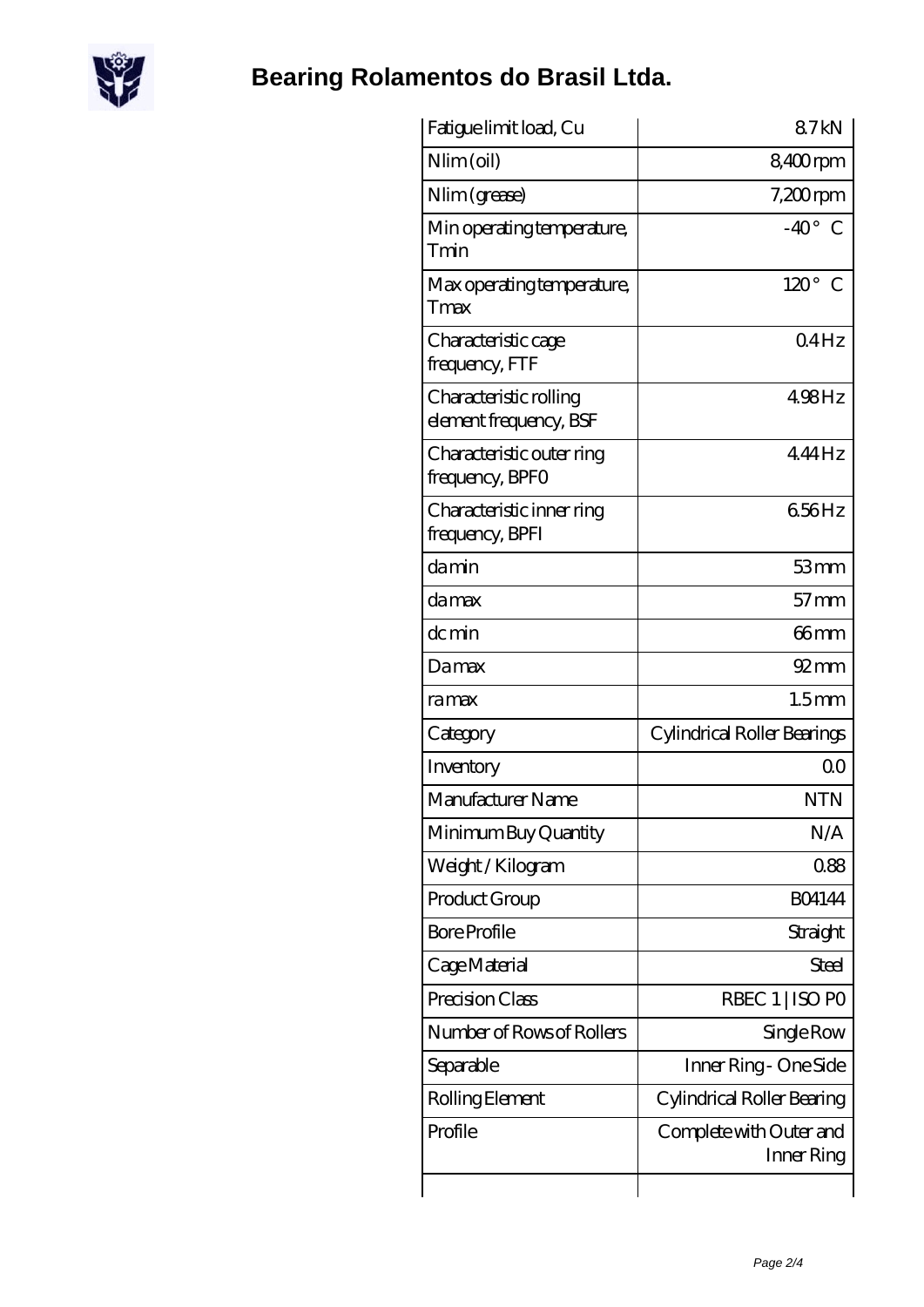

## **[Bearing Rolamentos do Brasil Ltda.](https://m.scottrobertalexander.com)**

| Snap Ring                 | No                                                                                                                                                                                                                              |
|---------------------------|---------------------------------------------------------------------------------------------------------------------------------------------------------------------------------------------------------------------------------|
| <b>Internal Clearance</b> | CO-Medium                                                                                                                                                                                                                       |
| Retainer                  | Yes                                                                                                                                                                                                                             |
| Relubricatable            | Yes                                                                                                                                                                                                                             |
| Inch - Metric             | Metric                                                                                                                                                                                                                          |
| Other Features            | 1 Rib Inner Ring   2 Rib<br>Outer Ring   Cage On Outer<br>RingID                                                                                                                                                                |
| Long Description          | 45MM Bore; Straight Bore<br>Profile; 100MM Outside<br>Diameter; 25MM Width;<br>Steel Cage Matetrial; RBEC<br>1   ISO PO, Single Row,<br>Inner Ring - One Side<br>Separable; No Snap Ring<br>Relubricatable; CO Medium<br>Intern |
| Category                  | Cylindrical Roller Bearing                                                                                                                                                                                                      |
| <b>UNSPSC</b>             | 31171547                                                                                                                                                                                                                        |
| Harmonized Tariff Code    | 8482500000                                                                                                                                                                                                                      |
| Noun                      | Bearing                                                                                                                                                                                                                         |
| Manufacturer URL          | http://www.ntnamerica.co<br>m                                                                                                                                                                                                   |
| Manufacturer Item Number  | NJ309                                                                                                                                                                                                                           |
| Weight/LBS                | 1.943                                                                                                                                                                                                                           |
| Outside Diameter          | 3937Inch   100Millimeter                                                                                                                                                                                                        |
| Width                     | 0.984 Inch   25 Millimeter                                                                                                                                                                                                      |
| Bore                      | 1.772Inch   45 Millimeter                                                                                                                                                                                                       |
| bore diameter:            | $45$ mm                                                                                                                                                                                                                         |
| static load capacity.     | 71000N                                                                                                                                                                                                                          |
| outside diameter:         | $100$ mm                                                                                                                                                                                                                        |
| precision rating          | ISO Class <sub>O</sub>                                                                                                                                                                                                          |
| overall width:            | $25 \text{mm}$                                                                                                                                                                                                                  |
| maximum rpm:              | 8400rpm                                                                                                                                                                                                                         |
| flanges:                  | (2) Outer Ring (1) Inner<br>Ring                                                                                                                                                                                                |